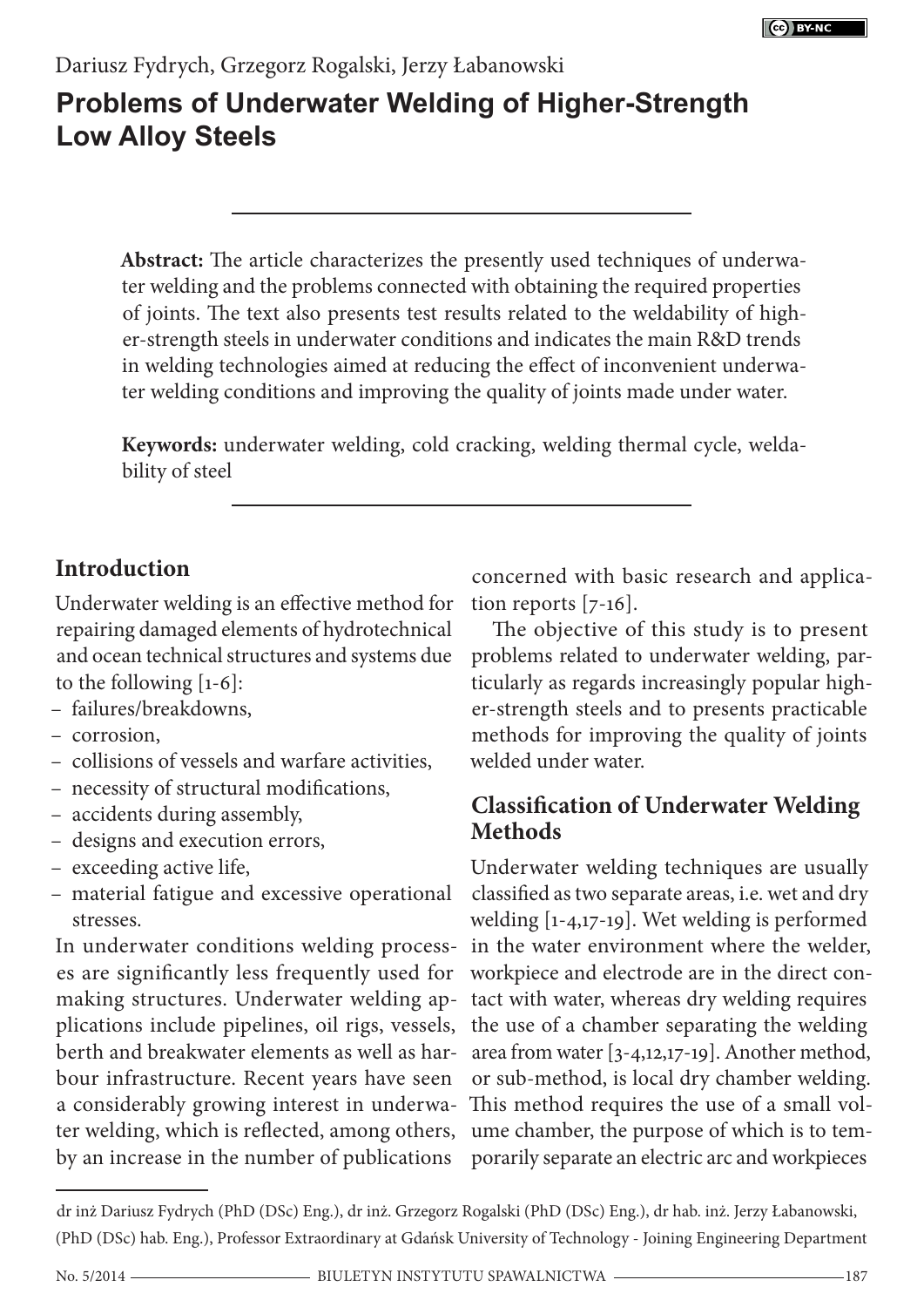from the water environment [11,20-24]. Figure 1 presents the schematic division of underwater welding methods.



Fig. 1. Classification of underwater welding methods [19]

Each of the methods presented above, apart from advantages and disadvantages determining their application areas, provides different possibilities of welding process applications. Wet welding usually utilises MMA (111) and FCAW (136) methods, including self-shielded tubular cored arc welding (114) [1-9]. Dry welding can be performed using the MMA (111), TIG (141), MIG/MAG (131/135) FCAW (136) processes [3,4,12,25]. Local dry chamber welding is carried out primarily using MIG/MAG and FCAW (131/135/136) processes [21-23].

### **Underwater Welding Problems**

Underwater welded joints tend to have lower quality and mechanical properties in comparison with joints welded in the air. There is a high likelihood of the following [1-6,16,18,19,27-35]: – weld porosity,

- hot and cold cracks,
- slag confined in welds,
- change of weld deposit chemical composition (loss of alloying elements, increased content of carbon and oxygen).

The reason for these disadvantageous phenomena is the cooling effect of water affecting the kinetics of structural transformations in steels, significant amount of diffusion hydrogen in joints, increased pressure of the welding environment and impaired visibility during welding

 $[1,3,4,18]$ . Figure 2 presents the surface of typical joints made under water with imperfections resulting from lower electric arc stability and limited visibility.



Fig. 2. Joints welded under water: a) S355J2G3 steel, fluxcored arc welding using the local dry chamber method, visible numerous gas pores; b) S420G2+M steel, wet MMA welding, visible undercuts and gas pores

## **Weld Porosity**

The primary reason for the formation of gas pores is the saturation of the weld pool with gases, particularly with hydrogen. The chemical composition of the gas responsible for the formation of pores in underwater welded joints is presented in Table 1. Due to the fact that in comparison with the air water constitutes a significantly greater source of potential hydrogen, the amount of diffusion hydrogen in the weld deposit fails to meet the criteria set for traditional welding processes [1,3,16,18,19,21,28,32,33,36]. Table 2 presents typical amounts of diffusion hydrogen in the weld deposit during underwater welding with selected processes. All the processes enumerated are high-hydrogen processes (levels A and B according to PN-EN 1011-2). In addition to the welding method, weld metal hydriding is also affected by the depth of welding, current polarity, water salinity and welding linear energy (heat input) [1,2,18,19]. According to the author's own research [16,21,28] in the case of wet MMA welding, water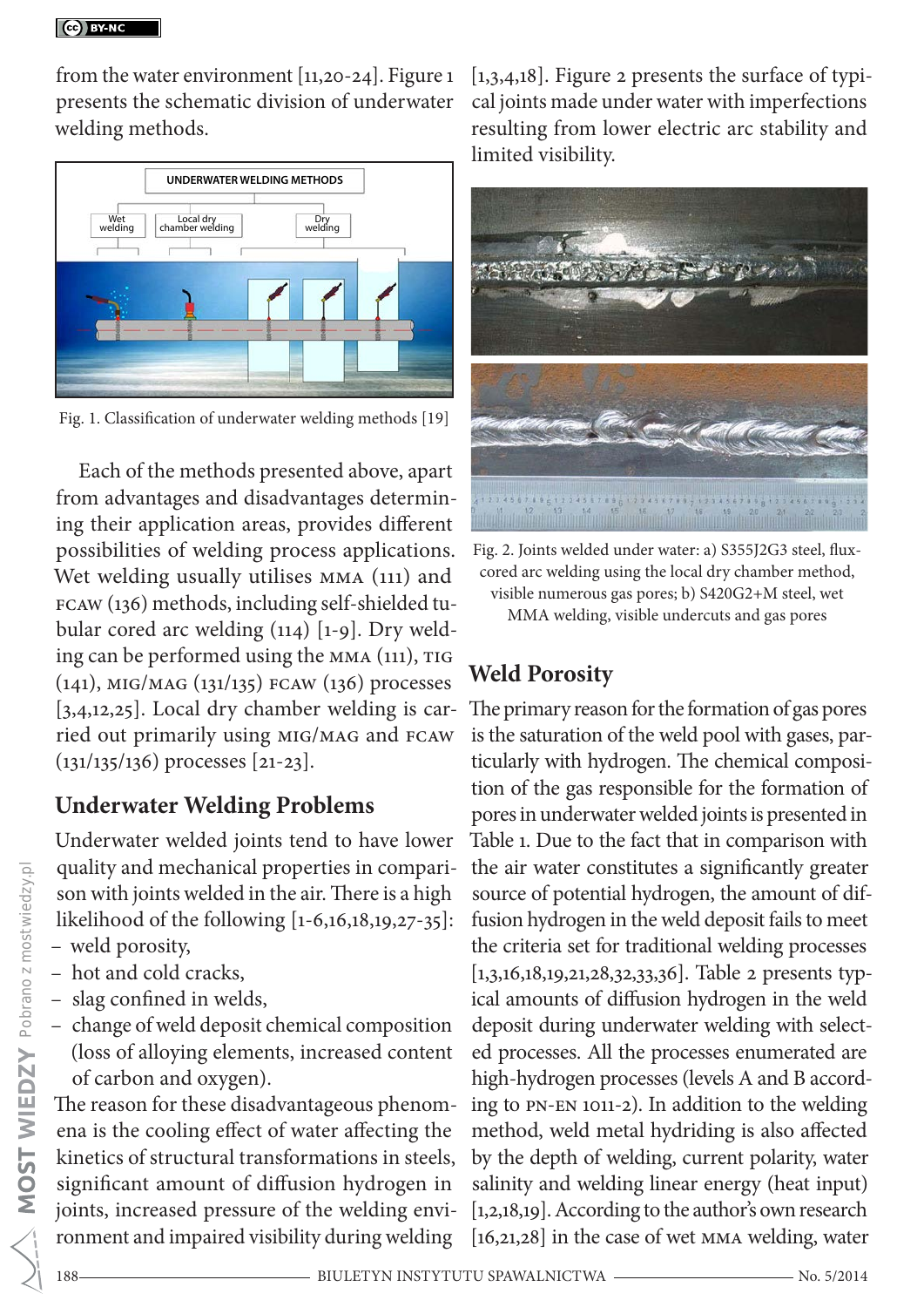salinity as well as the intensity and polarity of welding current have a statistically significant effect on the amount of diffusion hydrogen. In turn, while the local dry chamber method is used, in addition to the factors mentioned above, also the shielding gas flow rate, the length of exposed electrode wire and elastic band dimensions affect the amount of diffusion hydrogen.

The porosity of welds increases along with the depth of welding [36] and depends on electrode coating composition and welding parameters. It is possible to reduce weld porosity by providing coatings with approximately 12%  $CaCO<sub>3</sub>$  [1].

### **Underwater Welding Thermal Cycles**

The worsened properties of underwater welded joints can be ascribed to, among others, more intense heat offtake from the welding area, which as a result leads to a shorter cooling time. The increased cooling rate favours the

Table 1. Chemical composition of gas present in the pores located in the welds made under water (% per weight) [1]

| Source         | hر.   | CC    | CO <sub>2</sub> | Others |
|----------------|-------|-------|-----------------|--------|
| Suga and Hasui | 96    | 0,4   | 0,04            |        |
| Silva          | 62/82 | 11/24 | 4/6             |        |
| Gooch          | 45    |       |                 |        |

Table 2. Typical amounts of diffusion hydrogen in the weld deposit during underwater welding (determination by means of the glycerine method) [7,18,21,28,32]]

| No.            | <b>Welding process</b>                                      | Amount of diffusion<br>hydrogen in the weld<br>deposit [ml/100 g] |
|----------------|-------------------------------------------------------------|-------------------------------------------------------------------|
| $\mathbf{1}$   | Wet MMA welding with<br>rutile electrodes                   | $45 \div 87$                                                      |
| $\overline{2}$ | Wet MMA welding with<br>oxidising electrodes                | 13                                                                |
| 3              | Wet MMA welding with<br>low-hydrogen electrodes             | $35 \div 45$                                                      |
| 4              | Wet MAG welding                                             | below 30                                                          |
| 5              | Wet self-shielded flux-<br>cored arc welding                | $25 \div 44$                                                      |
| 6              | Wet SAW welding                                             | 50                                                                |
| 7              | MAG welding using the<br>local dry chamber<br>method $(C1)$ | $10 \div 20$                                                      |

formation of hardening structures in the HAZ area and of remaining stresses in the joint [37]. The water environment is the decisive factor for heat offtake from the welding area for steel plates having thicknesses of up to 20 mm [18].

Figures 3 and 4 present the real thermal cycles measured during underwater welding using the local dry chamber method and during MAG welding in the air (135). The analysis of the underwater welding thermal cycles using the local dry chamber method has revealed that heat offtake intensity can be adjusted, among others, by means of heat input and plate thickness. In this way it is possible to obtain similar values of cooling time  $t_{8/5}$  in the water environment and in the air. However, the possibility of such welding thermal cycle adjustment and modification is limited by the relatively narrow range of parameters ensuring arc stability.



Fig. 3. Comparison of thermal cycles for overlay welding of 12 mm thick plate in the air and under water using the local dry chamber method; welding linear energy eL=0.9 kJ/mm



Fig. 4. Comparison of thermal cycles for overlay welding of 16 mm thick plate in the air and under water using the local dry chamber method; welding linear energy  $e_1$ =1.3 kJ/mm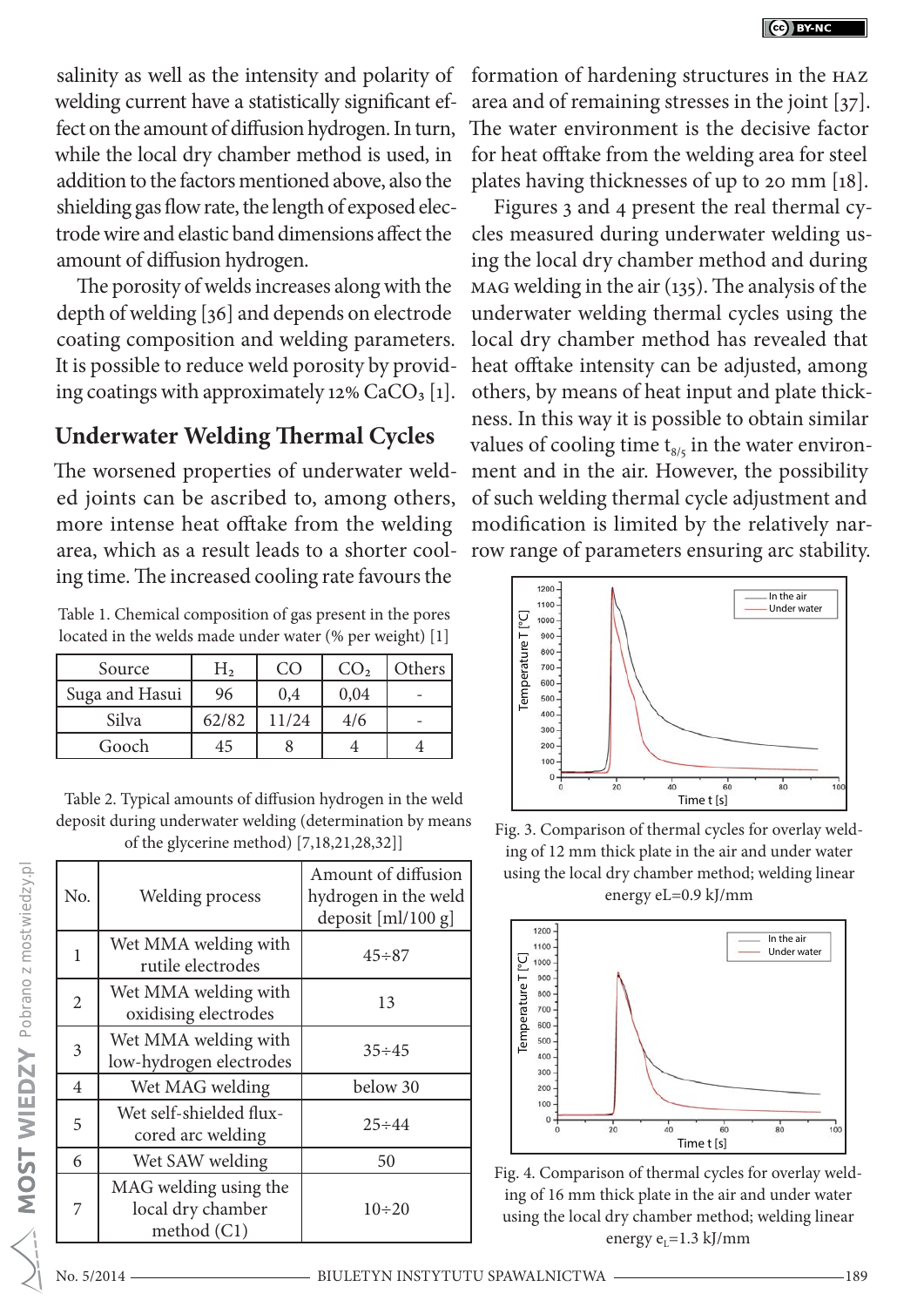### **Cold Cracking of Joints**

The physicochemical properties of water as the welding environment are responsible for the fact that the most significant restriction of higher-strength steel weldability is the increased cold crack formation tendency [1,3,16,18,19,30-33,38].

Most of the available weldability test results are concerned with steels having a yield point of 355 MPa. However, increasingly frequently ocean technical structures (e.g. oil rigs and pipelines) are made of higher-strength steels obtained by thermomechanical control process (TMCP) and quenching and tempering. The publications [16,35,39] demonstrate that the wet MMA-welded (rutile electrode) S420G2+M and s500MC thermomechanical control processed higher-strength steels tend to develop cold cracks in butt joint welds (Tekken test pieces) and joints with fillet welds (CTS test pieces) in spite of low carbon equivalent values ( $s_{420G2+M}$ : C<sub>eIIW</sub>=0.37; S500MC: CeIIW=0,30). Figures 5 and 6 present the microstructures of the underwater-welded joints made of S420G2+M steel containing cracks in the HAZ. Figure 7 presents the coarse acicular hardening structure in the HAZ of the joint made of S355J2G3 steel. Also the wet MMA welded joints made of S690Q steel are characterised by high cold crack formation susceptibility (Fig. 8). In this case the cold crack formation tendency is higher due to a high carbon equivalent ( $C_{\text{effW}}$ =0.52%).



Fig. 5. Microstructure of the wet MMA welded joint made of S420G2+M steel; visible extensive crack on the boundary between the weld and HAZ. Mag. 50×.



Fig. 6. Microstructure of the joint made of S420G2+M steel using the local dry chamber method and arc welding with solid wire electrode; numerous cracks in the joint HAZ. Mag. 200 ×.



Fig. 7. Microstructure of the joint made of S355J2G3 steel using the local dry chamber method and arc welding with solid wire electrode; the view of the weld, fusion line and HAZ.



Fig. 8. Cross-section of the wet MMA welded Tekken test piece made of S690Q steel; visible crack initiated in the weld root



Fig. 9. Cross-section of the test piece made of S420G2+M steel with the test overlay weld and the temper bead made using the local dry chamber method and a solid wire. Overlap 40%.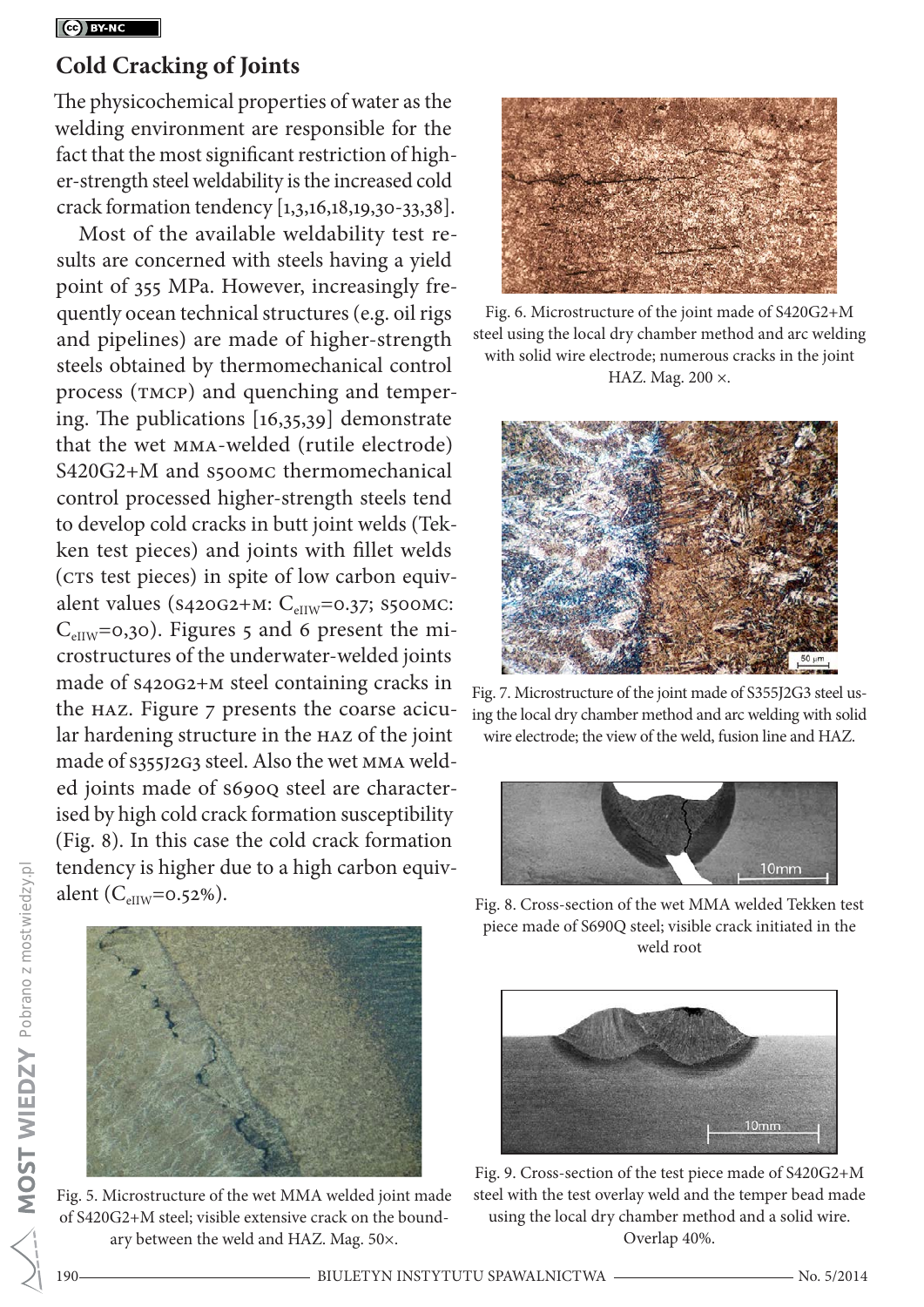The prevention of cold cracking in underwater welding, and wet welding in particular, is more difficult than in welding in air. There is no practical possibility of reducing the amount of diffusion hydrogen in the joint. Drying and providing covered electrodes with coatings (apart from hyperbaric welding) does not produce desirable results. Preheating workpieces before welding, commonly used in welding in air, is not possible in underwater conditions. Attempts at reducing cold crack susceptibility involve the use of electrodes having cores containing nickel and molybdenum and using the temper bead technique. This technique consists in making beads in a specific sequence in order to perform the heat treatment of previously made weld beads [1,38-41]. The heat emitted by a temper bead causes the accelerated diffusion of hydrogen, reduces the values of remaining stresses and increases the plasticity of structure in the lower area of the joint. The hardness of the weld HAZ decreases significantly. Figure 9 presents the cross-section of the test piece made of S420G2+M steel using the local dry chamber method and intended for examining the efficiency of the temper bead technique. The efficiency of this procedure depends on the overlap (distance between the longitudinal axes of the beads), welding parameters, time elapsing between making successive beads as well as on the strict compliance with the technological regime [38,40].

 Another method enabling the improvement of steel weldability in water consists in using thermal insulation, which extends cooling time  $t_{8/5}$  and decreases the maximum HAZ hardness  $[25,27]$ . The tests of the joints made  $$ of higher-strength EH36 steel performed in isobaric conditions (one-sided sheet contact with water) revealed that the use of  $EPS$  insulation  $-\frac{1}{2}$ causes the average decrease in HAZ maximum hardness by 60 HV10 [25]. In the case under  $$ discussion this change has enabled meeting hardness-related requirements specified in the PN-EN ISO 15614-1 standard. Limiting the cold

crack formation susceptibility in HAZ can also be achieved through the use of Cr-Ni covered electrodes of austenitic structure. However, in this case hot crack development in the weld should be taken into consideration [1,18,19,32]. Figure 10 presents the microstructure of the weld of the joint made of S420G2+M steel using an austenitic filler; the joint revealed the presence of solidification cracks.



Fig. 10. Microstructure of the weld of the joint made of S420G2+M steel using a wet austenitic electrode; numerous branched cracks visible. Mag. 400×.

## **Pressure Effect**

The value of pressure, which under water is practically always higher than atmospheric, significantly affects the character of a welding process. The value of pressure is decisive for the following [1,18,19,36]:

- underwater welding stability (an increase in pressure narrows the range of parameters ensuring process stability),
- size of losses caused by weld deposit spatters,
- arc diameter (an increase in pressure decreases the arc diameter),
- method of metal transfer in the arc (an increase in pressure increases the number of short circuits),
- electrode melting efficiency (an increase in pressure decreases melting efficiency),
- weld deposit chemical composition,
- amount of diffusion hydrogen in the weld deposit (an increase in pressure decreases weld deposit hydriding).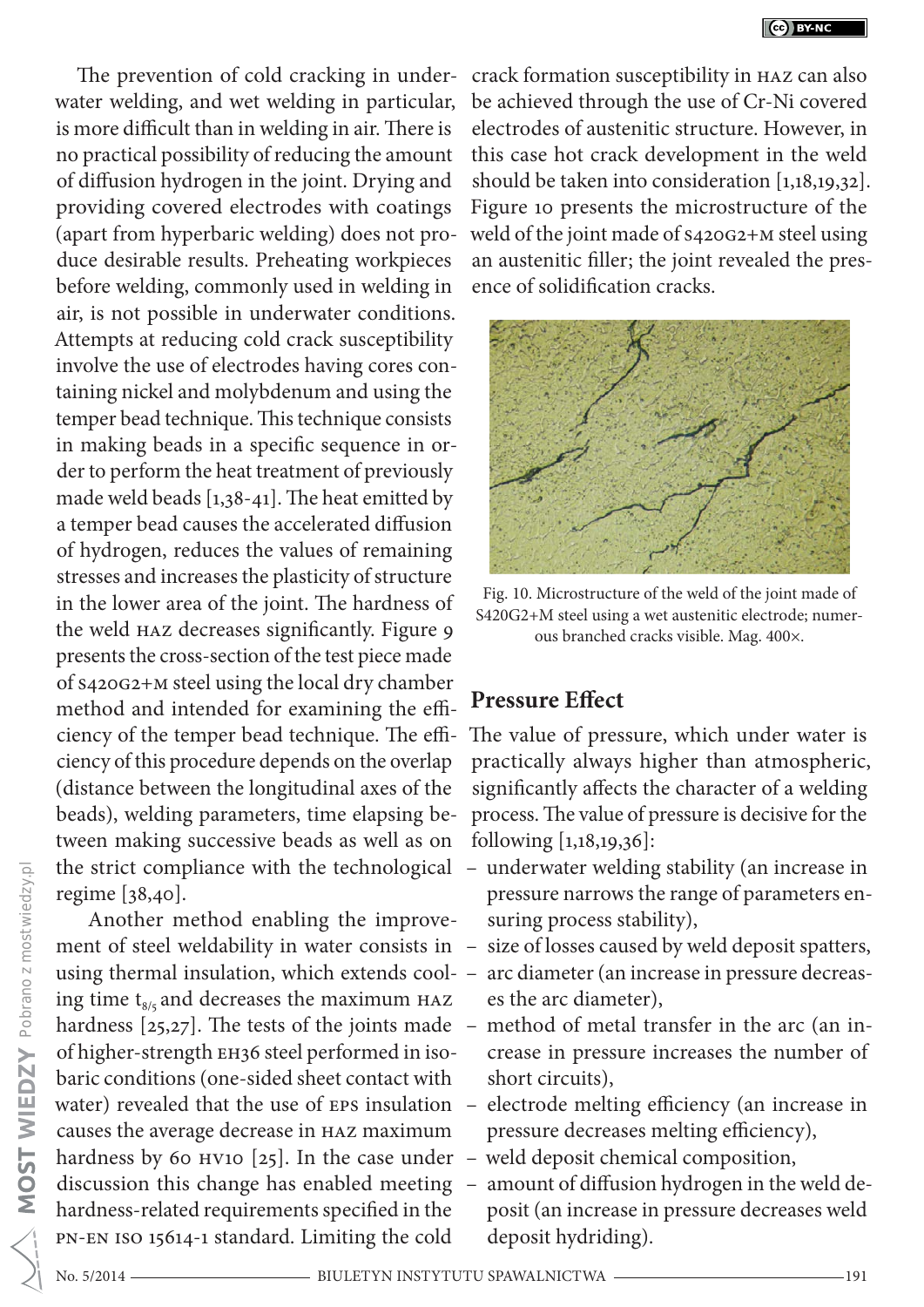### **Technological Development and Research Trends**

Among present research trends focused on welding in different conditions, the primary importance is attributed to tests on the effect of welding parameters (linear energy value) on the possibility of making joints having required properties and appropriate geometry [42-43]. The adverse effect of water on a joint being formed is best visible in wet welding [1,18,19]. The major developmental trends related to covered electrodes for wet welding are concerned with the chemical composition modification in electrode coating and core. Changes in coating chemical compositions aim to improve the coating ionisation properties in order to decrease the depth effect (water pressure) on arc stability and to minimise the amount of diffusion hydrogen in the joint [7,14,28]. Providing the electrode core with appropriate amounts of alloying agents (Ni, Mo) allows limiting the weld solidification cracking and brittle cracking susceptibility.

tempted using materials separating the surface of workpieces from water [25,27].

The use of technologies utilising multi-run welding combined with the modification of the coating chemical composition enabled making joints of unalloyed steel in wet conditions; the joints met class A requirements according to AWS D3.6 [17] in relation to visual testing, radiographic examination and shear strength of a fillet weld, tensile tests, hardness measurements and toughness tests, i.e. the requirements set for joints made in air.

Wet self-shielded tubular cored arc welding - welding environment protection, is developed having in view the automation – planning and management, and pulsed current utilisation for run geome-– normalisation, try control [26].

In dry welding, the direct effect of water on joint quality is significantly lower. However, adverse effects ascribed to this kind of welding include the disadvantageous influence of pressure on arc stability and increased amount of

potential hydrogen in the arc area. The ongoing research is focused on the use of automated welding, which imposes the development of workpiece preparation methods (maintaining a proper distance between the elements). Research works are also concentrated on the development of visual systems which could enable welding process control, joint quality control and thermal process tests [44]. Another topical issue is the development of hyperbaric chamber designs due to the necessity of making joints of various shapes and dimensions [45].

In relation to local dry chamber welding methods the research trends are the following  $[3,11,20-24]$ :

- quantitative assessment of higher-strength steel susceptibility to hot crack formation,
- assessment of the effect of welding conditions and parameters on the amount of diffusion hydrogen in the weld deposit,
- tests of heat processes in plates welded at shallow depths,
- laser welding applications,
- The reduction of joint cooling rates is at-– testing conditions inside a local chamber. In addition to carbon steels, also corrosion-resistant duplex steels, martensitic low-carbon steels, plated steels, titanium alloys and nickel alloys are used in the production of structures operating in a water environment. The latest reports refer to the hyperbaric MIG (131) welding of vessels made of aluminium alloys [45].

The remaining and topical issues connected with underwater welding include the following: [14,29]:

- Health and Safety at Work and welding personnel training,
- 
- 
- 
- joint quality control (NDT).

### **Summary**

Moving welding processes under water leads to an increase in the content of hydrogen diffusion in the weld deposit and to an increase in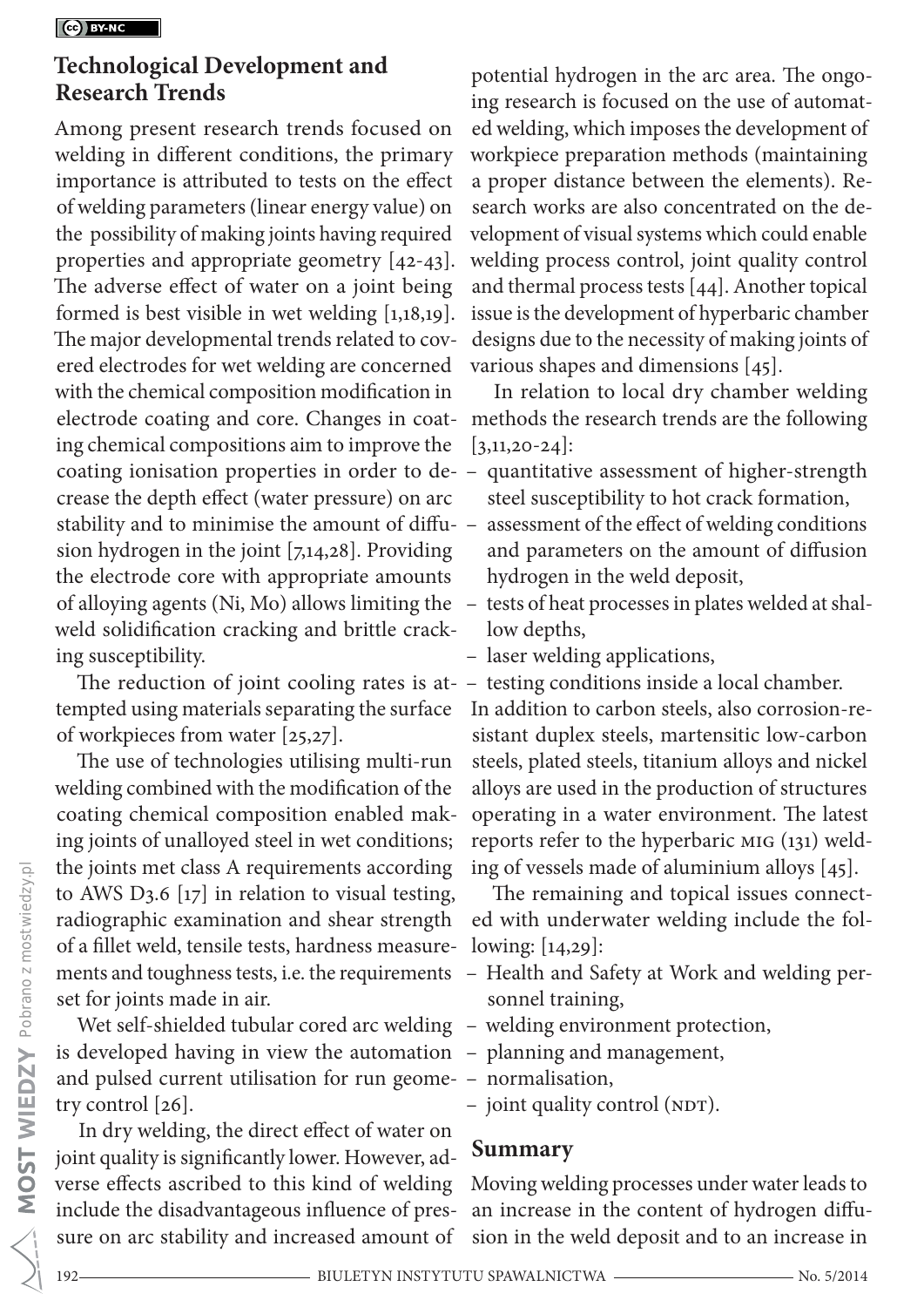ing rate gives rise to the formation of brittle structures in the heat affected zone (HAZ) and to an increase in the value of remaining stresses. Joints made in such conditions are usually characterised by significant porosity. Under-7. Santos V.R., Monteiro M.J., Rizzo F.C., Brawater welding is performed in the conditions of impaired visibility, elevated pressure and deteriorated arc burning stability, which also contributes to the formation of welding imperwater weldability of higher-strength steels, yet the demand for underwater welding services extorts the multidirectional development of underwater welding techniques worldwide, which is reflected by the growing number of publications. The state of the art related to underwater welding is incomplete in many areas and research. This particularly concerns applications related to high- and higher-strength structures operated in a water environment.

## **References**

- 1. Liu S.: Fundamentals of underwater weld-11. Zhu J., Jiao X., Chen M., Zhou C., Gao H.: ing. Underwater wet welding seminar. Ciudad del Carmen, Mexico, 1999.
- 2. Kononenko V.Ya.: Technologies of underwater wet welding and cutting. E. O. Paton Electric Welding Institute, Kiev, Ukraine 2000.
- 3. Łabanowski J., Fydrych D., Rogalski G.: Underwater Welding – a review. Advances in Materials Science, 3/2008.
- 4. Szelagowski P., Pachniuk I.: State of the art and practice of underwater hyperbaric dry welding. International workshop on underwater welding of marine structures. New Orleans, USA, 1994.
- 5. Rodriguez-Sanchez J.E., Rodriguez-Castellanos A., Perez-Guerrero F., Carbajal-Romero M.F., Liu S.: Offshore fatigue crack repair by grinding and wet welding. Fatigue and Fracture of Engineering Materials and Structures 34/2010.
- the joint cooling rate. The increase in the cool-6. Méndez G.T., Cuamatzi-Meléndez R., Hernández A.A.: Combination of grinding and wet welding to repair localized cracking in T-welded connections. Materials Science Forum 793/2014.
	- carense A.Q., Pessoa E.C.P., Marinho R.R. Vieira L.A.: Development of an oxyrutile electrode for wet welding. Welding Journal 12/2012.
- fections. These phenomena reduce the under-8. Ghadimi P., Ghassemi H., Ghassabzadeh M., Kiaei Z.: Three-dimensional simulation of underwater welding and investigation of effective parameters. Welding Journal 8/2013.
	- 9. Liu D., Zhang H., Yang K., Tang D., Feng J.: Microstructure evolution of HAZ in the multi-pass underwater wet welded joints. China Welding (English Edition) 1/2013.
- quires supplementation through systematic re-10. Cui L., Yang X., Wang D., Hou X., Cao J., Xu W.: Friction taper plug welding for S355 steel in underwater wet conditions: Welding performance, microstructures and mechanical properties. Materials Science and Engineering A 2014.
	- Research of chamber local dry underwater welding system and drainage properties. China Welding (English Edition) 1/2013.
	- 12.Lv T., Zhao J., Xue L.: The influence of modeling methods on the meshing when solid element was used in ANSYS-taking the design by analysis of dry welding experiment module as an example. Applied Mechanics and Materials 42/2011.
	- 13.Zhou C.F., Jiao X.D., Xue L., Chen J.Q., Fang X.M.: Automatic hyperbaric welding of subsea pipelines repair. Advanced Materials Research 189-193/2011.
	- 14.Chen W.J., Gui C.B., Sun J.: Preparation of water-resistant electrode coating with palmitic acid by microwave reaction. Advanced Materials Research 228-229/2011.
	- 15.Zhang H.T., Jiang W.J., Feng J.C., Zhong S.S.: Tensile properties and microstructure of butt weld of Q235A steel made by wet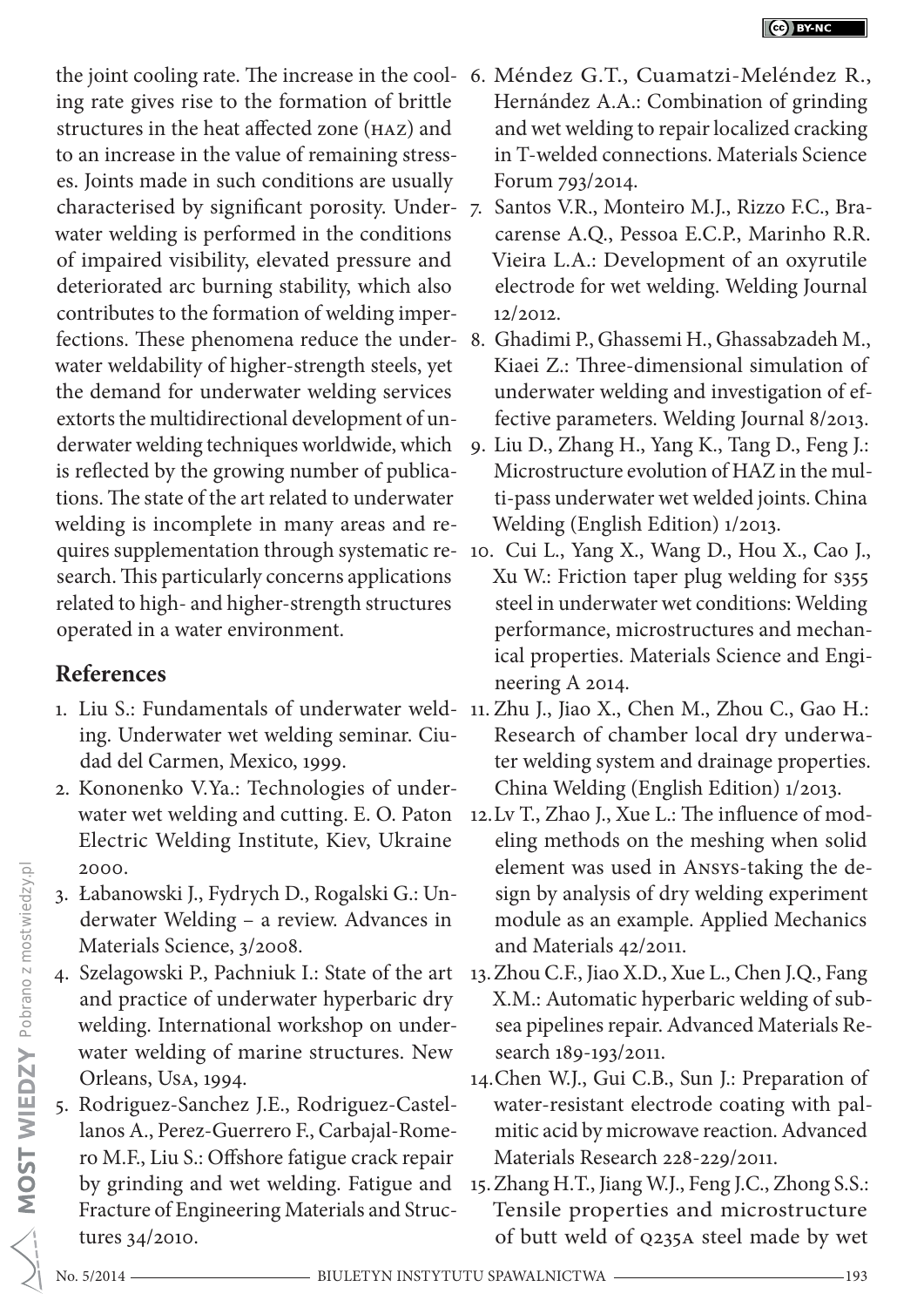#### CC BY-NC

welding process. Advanced Materials Research 337/2011.

- 16.Fydrych D., Łabanowski J., Rogalski G.: Weldability of high strength steels in wet welding conditions. Polish Maritime Research 2/2013.
- 17.AWS D3.6M: 2010: Underwater Welding Code, American Welding Society, Miami, USA.
- 18.Christensen N.: The metallurgy of underwater welding. Proceedings of the International Conference "Underwater Welding", Trondheim, Norway 1983.
- 19.Ibarra S., Olson D.L.: Underwater welding of steel. Key Engineering Materials 69-70/1992.
- 20. Zhang X., Ashida E., Shono S., Matsuda F.: Effect of shielding conditions of local dry cavity on weld quality in underwater Nd:YAG laser welding. Journal of Materials Processing Technology 1-3/2006.
- 21.Fydrych D., Rogalski G.: Effect of underwater local cavity welding method conditions on diffusible hydrogen content in deposited metal. Welding International 3/2013.
- 22. Rogalski G., Łabanowski J., Fydrych D., Tomków J.: Bead-on-plate welding on S235JR cess. Polish Maritime Research 2/2014.
- 23. Fydrych D., Rogalski G., Prokop K.: Badania warunków spawania pod wodą metodą nictwa, 2014, no. 9.
- 24. Rogalski G., Fydrych D, Łabanowski J.: Ocena możliwości spawania metodą lokalnej komory suchej drutem proszkowym. Biuletyn Instytutu Spawalnictwa, 2012, no. 5.
- 25.Fydrych D., Rogalski G., Kunowski A., Miś D.: Zastosowanie izolacji cieplnej przy wykonywaniu złączy w warunkach spawania izobarycznego. Przegląd Spawalnictwa, 2012, no. 12.
- 26. Zhu J., Guo J.C., Wang W., Wang J.Y.: Effect of arc current ultrasonic-frequency pulsation on underwater wet arc welding quality. Advanced Materials Research 763/2013.
- 27.Chigariev V. V., Ustinov A. V.: Design-experimental estimation of the possibility of

reduction of the HAZ metal cooling rate in wet underwater welding. The Paton Welding Journal 5/2000.

- 28. Fydrych D., Rogalski G.: Effect of shielded-electrode wet welding conditions on diffussion hydrogen content in deposited metal. Welding International 3/2011.
- 29. Pessoa E., Bracarense A., Zica E., Liu S., Guerrero F.: Porosity variation along multipass underwater wet welds and its influence on mechanical properties. Journal of Materials Processing Technology 179/2006.
- 30. Maksimov S.Y.: Underwater arc welding of higher strength low-alloy steels. Welding International 6/2010.
- 31.Fydrych D., Kozak T.: Underwater welded joint properties investigation. Advances in Materials Science 4/2009.
- 32.Fydrych D.: Pękanie zimne stali spawanej w środowisku wodnym. Przegląd Spawalnictwa, 2012, no. 10.
- 33.Garašić I., Kralj S., Kožuh Z.: Investigation into cold cracking in underwater wet welding of API 5L X70 steel. Transactions of FAME-NA 3/2009.
- steel by underwater local dry chamber pro-34. Rogalski G.: Wpływ niezgodności spawalniczych na właściwości mechaniczne złączy spawanych pod wodą metodą mokrą. Przegląd Spawalnictwa, 2012, no. 12.
- lokalnej komory suchej. Przegląd Spawal-35.Fydrych D., Łabanowski J., Rogalski G., Haras J., Tomków J., Świerczyńska A., Jakóbczak P., Kostro Ł.: Weldability of S500MC steel in underwater conditions. Advances in Materials Science 3/2014.
	- 36. Silva W.C.D., Bracarense A.Q, Pessoa E.C.P.: Effect of water depth on diffusible hydrogen on wet welds. Soldagem & Inspeção 4/2012.
	- 37.Kiełczyński W., Klunder T., Befinger K., Rogalski G.: Symulacja temperatury i naprężeń pozostających przy spawaniu pod wodą. 55. Naukowo-Techniczna Konferencja Spawalnicza, Gdańsk Sobieszewo 14-16.10.2013.
	- 38. Fydrych D., Łabanowski J.: Zastosowanie techniki ściegu odpuszczającego do spawania mokrego. Przegląd Spawalnictwa, 2013, no. 2.